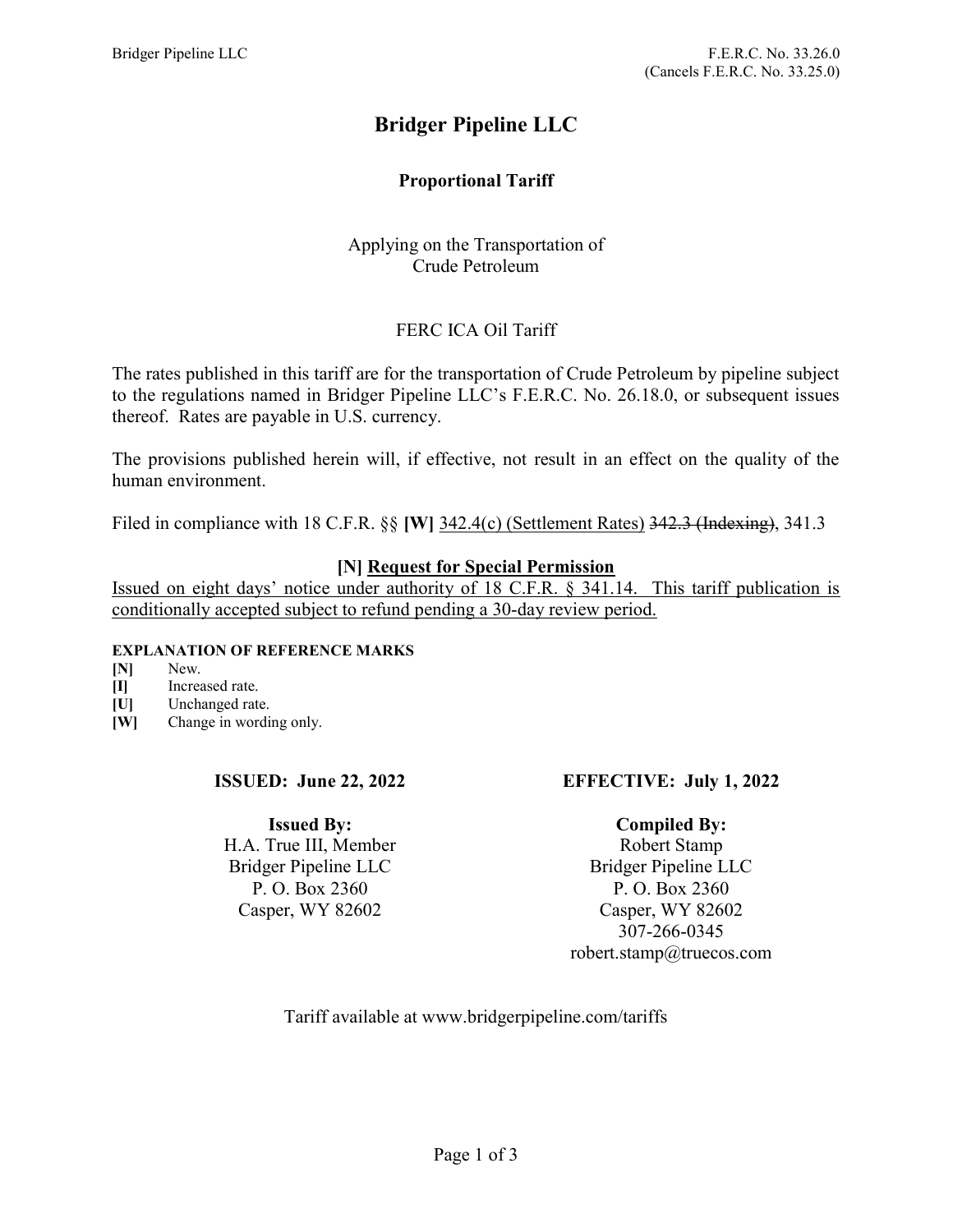| From                                                                                                                       | T <sub>0</sub>                                                 | <b>Rate</b> in<br><b>Cents</b> per<br>barrel of 42<br><b>U.S. Gallons</b><br>[NOTE 1] | Tier 1<br><b>Volume</b><br><b>Incentive</b><br><b>Rates</b><br>in Cents per<br>barrel of 42<br><b>U.S. Gallons</b><br>[NOTE 2] | <b>Tier 2 Volume</b><br><b>Incentive Rates</b><br>in Cents per<br>barrel of 42<br><b>U.S. Gallons</b><br>[NOTE 3] | Acreage<br><b>Dedication</b><br><b>Rates in Cents</b><br>per barrel of 42<br><b>U.S. Gallons</b><br>[Note $4$ ] |
|----------------------------------------------------------------------------------------------------------------------------|----------------------------------------------------------------|---------------------------------------------------------------------------------------|--------------------------------------------------------------------------------------------------------------------------------|-------------------------------------------------------------------------------------------------------------------|-----------------------------------------------------------------------------------------------------------------|
| Kraft,<br>Brendle or<br>Other<br>Laterals<br>South of the<br>Parshall<br>Township,<br>Mountrail<br>County,<br>North Dakota | Stanley<br>Station,<br>Mountrail<br>County,<br>North<br>Dakota | $[U]$ 266.53                                                                          | $[U]$ 153.90                                                                                                                   | $[U]$ 210.71                                                                                                      | $[U]$ 157.16                                                                                                    |
| South<br>Parshall<br>Field,<br>Mountrail<br>County,<br>North Dakota                                                        |                                                                | $ U $ 245.29                                                                          | $ U $ 153.90                                                                                                                   | [U] N/A                                                                                                           | $ U $ 157.16                                                                                                    |
| Van Hook<br>Station,<br>Mountrail<br>County,<br>North Dakota                                                               |                                                                | $ U $ 245.29                                                                          | $ U $ 171.95                                                                                                                   | [U] N/A                                                                                                           | [U] N/A                                                                                                         |
| Stanley<br>Truck<br>Offload<br>Station,<br>Mountrail<br>County,<br>North Dakota                                            |                                                                | $ U $ 16.37                                                                           | [U] N/A                                                                                                                        | [U] N/A                                                                                                           | [U] N/A                                                                                                         |

# TABLE OF RATES

# Gathering Charge:

Kraft, Brendle or Other Laterals South of the Parshall Township: When gathering service is performed by Bridger Pipeline LLC on the Kraft, Brendle or other laterals south of the Parshall township, a charge of [U] 37.99 cents per barrel will be assessed in addition to the transportation rates named herein. A gathering charge of [U] 21.86 cents per barrel will be assessed for those shippers that qualify for the Tier 1 volume incentive rates as described in Note 2 below.